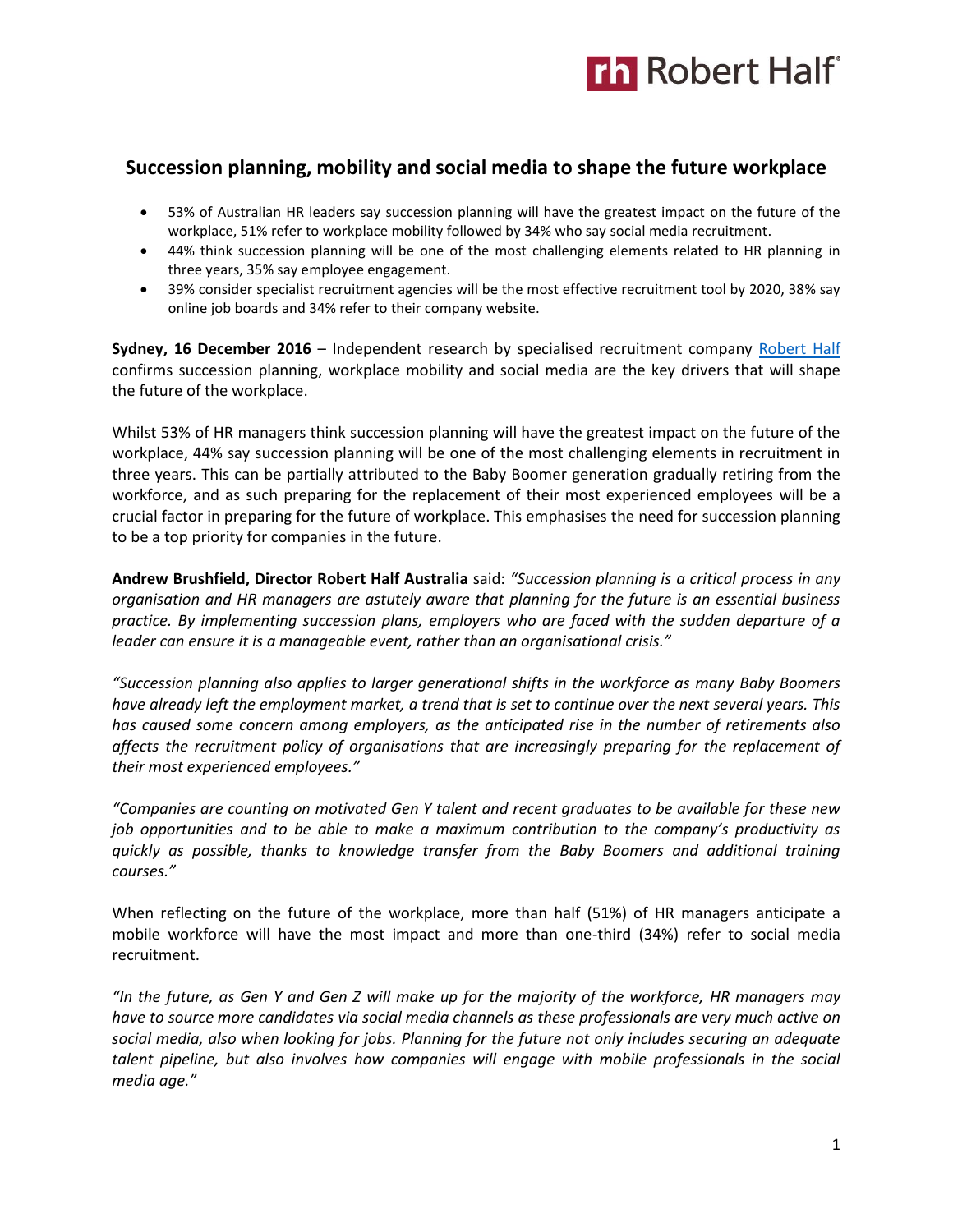

Looking ahead, more than one in three (35%) HR managers expect employee engagement will be one the most challenging elements they will face in three years, which suggests HR leaders are also concerned that their future staff may need more engagement than their predecessors.

When looking at future recruitment tools, as the employment market tightens, companies realise the increased importance of specialised recruitment agencies when sourcing the right candidates – almost two out of five (39%) HR managers think specialised recruitment agencies will be the most effective recruitment tool in 2020. When thinking about recruitment processes of the future, companies understand that a comprehensive approach is needed to secure the right talent. Not only recruitment agencies, but also company websites (38%) and social media tools (33%), such as LinkedIn and Facebook, are regarded among the most effective recruitment tool in the future, an indication of the growing influence of digital tools in the HR function.

*"While technology will continue to play an integral part of a company's recruitment strategy, companies profoundly understand the importance of the 'human touch' in order to secure the right talent."*

"*In today's competitive job market, where companies are competing for top talent and where demand is exceeding supply in several industries, it's in a company's best interest to have an all-round hiring strategy that combines both the latest technologies, social media and specialised staffing agencies,"*  **Andrew Brushfield** concluded.

|                                    | What are the top three trends<br>that will have the greatest<br>impact on the future of the<br>workplace? | What<br>will<br>the<br>be<br>most<br>challenging elements related to<br>your HR planning in three years? |
|------------------------------------|-----------------------------------------------------------------------------------------------------------|----------------------------------------------------------------------------------------------------------|
| Succession planning                | 53%                                                                                                       | 44%                                                                                                      |
| Mobile workplace                   | 51%                                                                                                       | 31%                                                                                                      |
| Social media recruitment           | 34%                                                                                                       | 29%                                                                                                      |
| Demand for workplace flexibility   | 32%                                                                                                       | 29%                                                                                                      |
| Multi-generations in the workplace | 26%                                                                                                       | 23%                                                                                                      |
| Employee engagement                | 24%                                                                                                       | 35%                                                                                                      |
| Big Data/data analytics            | 23%                                                                                                       | 24%                                                                                                      |
| Mobile recruitment                 | 21%                                                                                                       | 29%                                                                                                      |
| Talent management                  | 16%                                                                                                       | 23%                                                                                                      |
| War for talent                     | 15%                                                                                                       | 28%                                                                                                      |
| Employee branding                  | 3%                                                                                                        | 3%                                                                                                       |

#### **Australian HR managers were asked:**

*Source: Independent survey commissioned by Robert Half among 100 Australian HR managers – three answers per respondent.*

##

#### **Notes to editors**

#### **About the research**

The annual study is developed by Robert Half and conducted in April 2016 by an independent research firm, surveying 100 Australian HR managers. This survey is part of the international workplace survey, a questionnaire about job trends, talent management and trends in the workplace.